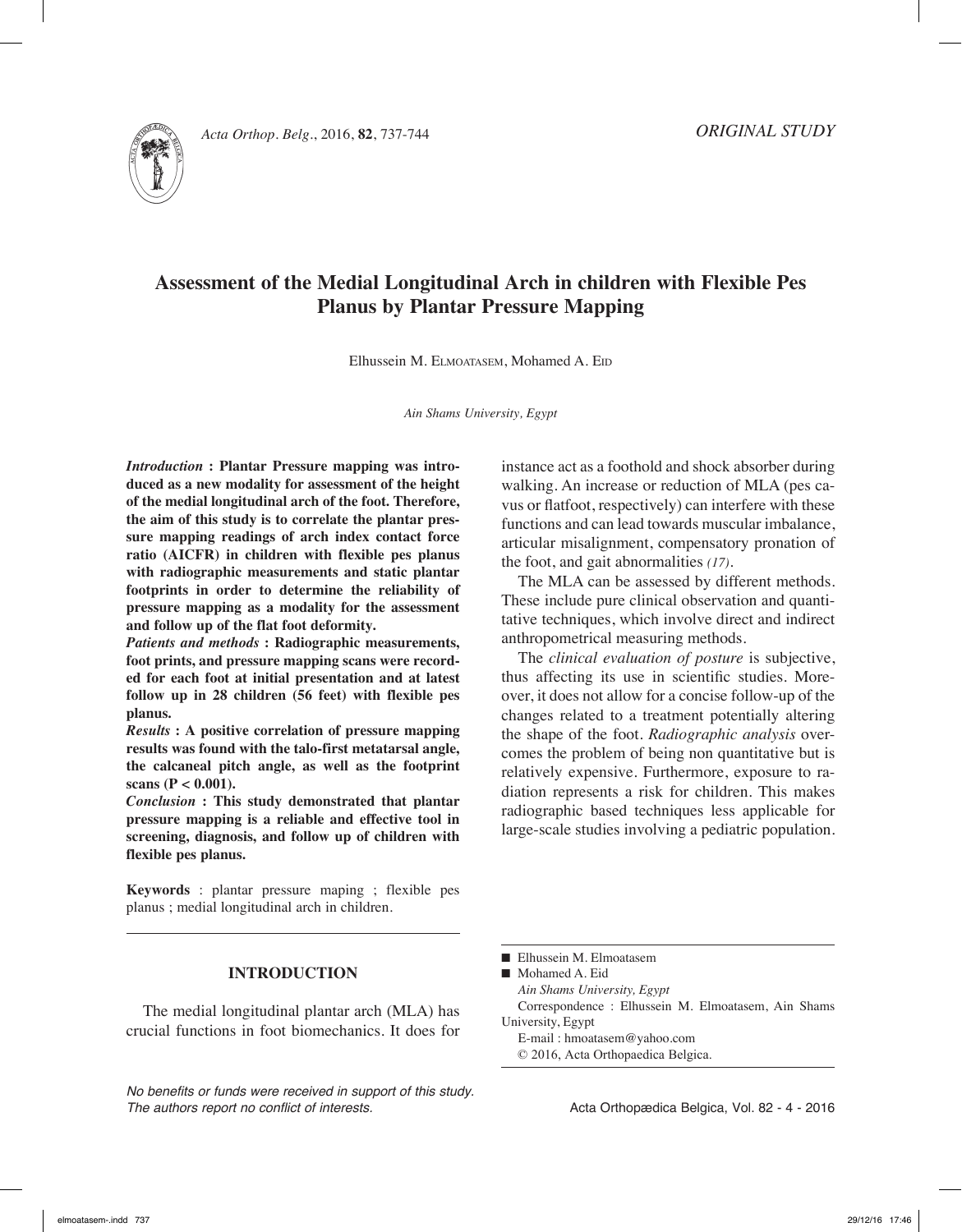*Static plantar prints* can be easily obtained with a pedograph. They are inexpensive, simple, fast, and non-invasive. This technique does allow obtaining a permanent register of morphological features of the foot. The MLA measurement in plantar prints has already been correlated with radiographic assessment and has therefore been the method of choice in recent works in different populations *(10,17)*. Nevertheless some investigators did report deceptive results in the use of footprint measurements in predicting arch height. This might be related to inaccuracy of data collection and variations of the weight-bearing conditions when collecting the footprints *(3,12,14).*

Although *Pressure mapping* is still not widely used in orthopedic practice, yet the study of plantar pressure measurement did receive a considerable amount of attention in the assessment and treatment of various orthopedic disorders. However, so far only few studies correlated the measurements derived from plantar pressure mapping with those from radiographic assessment of arch height and foot structure, nor with data from footprints.

The clinical application of foot pressure assessment systems has been the subject of many studies *(5,6,7,8,12,13,18).* Pedobarography as a measurement of foot pressure was started in the early 1980's. Since then a growing interest evolved. Especially in those studies focusing on biomechanics, diabetic foot, orthopedic surgery and orthosis-shoe modification. Nevertheless, the amount of studies related to foot pressure in children remains sparse. This despite the fact that pressure analysis could contribute to provide exact information on the functioning of the foot in youngsters. Seen differences in morphology and anatomy of the foot in growing children when compared to adults, one can expect differences in function of the foot in a paediatric population when compared with adults *(8).*

Therefore, the aim of this study is to correlate the plantar pressure mapping readings of arch index contact force ratio (AICFR) in children with flexible pes planus with radiographic measurements and static plantar footprints. This in order to report on the reliability of pressure mapping as a modality for the assessment and follow up of the flat foot deformity.

## **Patients and methods**

A total of 28 children (56 feet) with flexible pes planus presenting to the foot clinic in Ain Shams University Hospital between years 2011 and 2014 were enrolled in this study. The mean age was 7 years (age range 4 to 11 years). 17 patients were males and 11 were females. Radiographic measurements, foot print, and pressure mapping scans were recorded for each foot at initial presentation and at latest follow up. The current study was approved by the local ethical committee.

## **Radiographic Measurements**

Radiographic parameters included measurement of the talo-first metatarsal angle (TFM) , calcaneal pitch angle (CP) , and talo-calcaneal angle (TC) on standing lateral view of the foot. The talo-navicular angle (TN) and AP talo-first metatarsal angle (APT-FM) were measured on standing anteroposterior view. (Fig. 1)

The Talo–first metatarsal angle (TFM) shows the degree of inclination of the talus in relation to the first ray. It was used as a measure for the relationship between the hind and the forefoot, this to quantify the medial longitudinal arch. Cavus deformity causes the angle to have an increasing negative value, whereas in flat feet, the angle will become increasingly positive. Some authors have used this angle to describe the arch height *(1,15,17)*.





 $CP = 8.5^{\circ}$  (Intersection of the long axis of the calcaneus and horizontal ground line), and  $TC = 75.1^{\circ}$  (Intersection of the long axis of the talus and calcaneus) angles.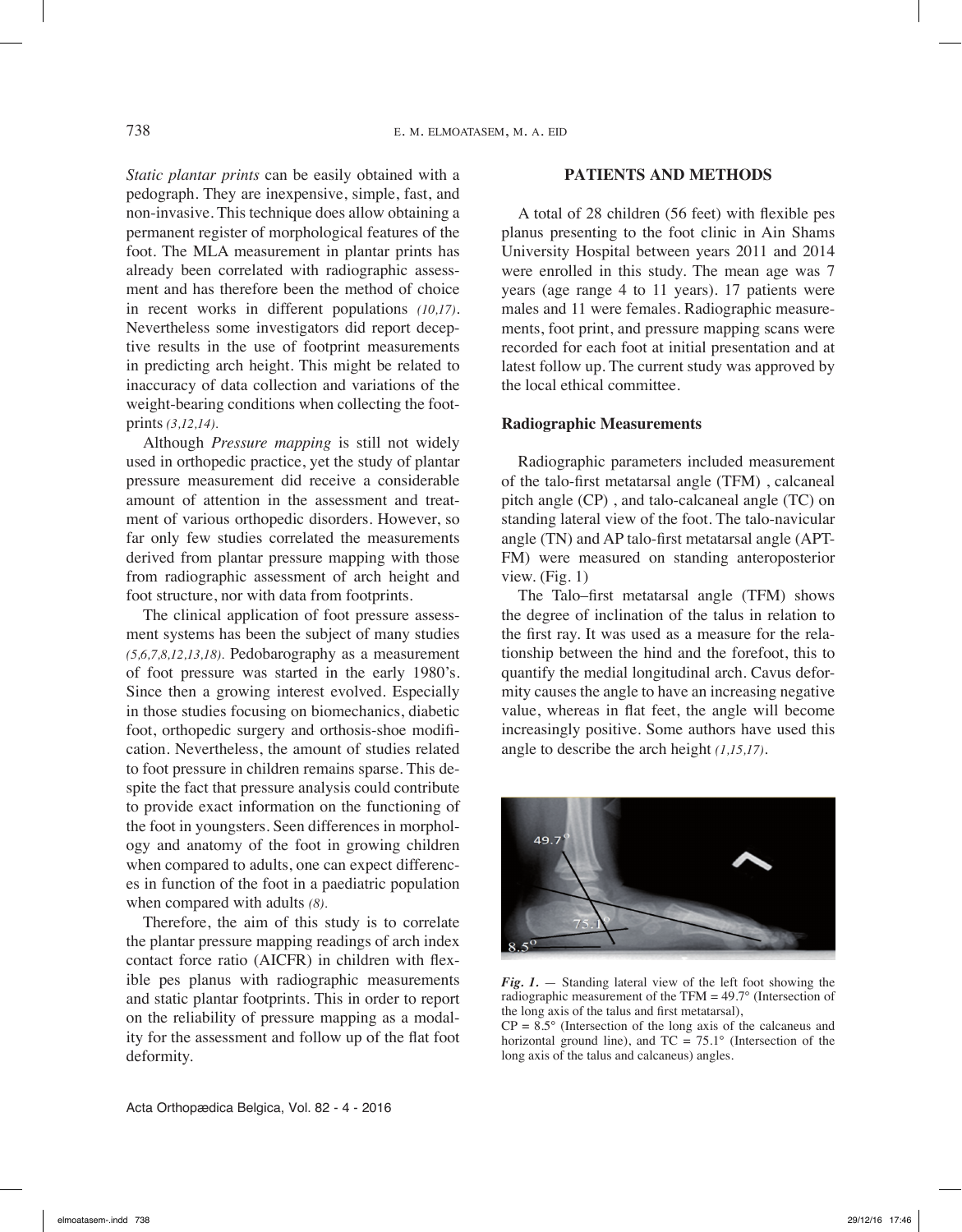

*Fig. 2.* — Standing anteroposterior view of both feet showing the radiographic measurement of the APTFM angle.

The Calcaneal pitch angle (CP) represents the alignment of the hindfoot. Some authors did use it to describe the arch height. Cavus deformity increases and flat foot decreases the CP angle. CP was used to quantify the degree of plantar flexion of the calcaneus.

The talocalcaneal angle (TC) describes the angular deformity of the rear foot. The angle decreases when there is equinus or varus angulation of the hindfoot and increases when there is calcaneus or valgus angulation of the hindfoot *(15,19).*

The talo-navicular angle (TN) represents the degree of talar head coverage by the concave articular surface of the navicular. It was used to quantify the forefoot abduction based on the talo-navicular relationship.

Similarly, the AP talo-first metatarsal angle (APTFM) has been used used as a measure of forefoot abduction. It has shown especially useful in younger children in whom the ossific nucleus of the navicular is not yet visible (Fig. 2).

## **Footprint Measurements**

Footprints were acquired using a pedograph in bipedal position with bilateral weight bearing. The



*Fig. 3.*  $-$  Staheli Index SI = b/c; where (b) is the width of the MLA,s area; (c) is the maximal width of the heel print, being (c) parallel to (b) *(21).*

prints were recorded and assessed from a static Harris mat imprint. Furthermore static footprints were recorded for each foot in half body weight–bearing position. For each foot, the widest part of foot at the level of the the medial longitudinal arch and the heel were measured. The former value was then divided by the latter to calculate the Staheli index (SI), as described by Staheli et al. *(21)* (Fig. 3). According to Staheli et al., the normal values have broad range from 0.3 to 1.0 through adulthood *(10,11,22,23)*.

## **Plantar Pressure Mapping Measurements**

Barefoot pressure mapping was taken by the use of MatScan®, from Tekscan, Boston, USA. MatScan is a computerized system that one allows to obtain data with respect to plantar pressure, force and area. It has 2228 sensors with 1.4 sensors/ cm2 with a scanning speed of 100 Hz.

A standardized posture was used in each subject. The feet were positioned shoulder width apart and even with each other on a foot template. The hands are positioned on the wall in order to prevent truncal rotation. A plumb line was used to avoid any truncal listing.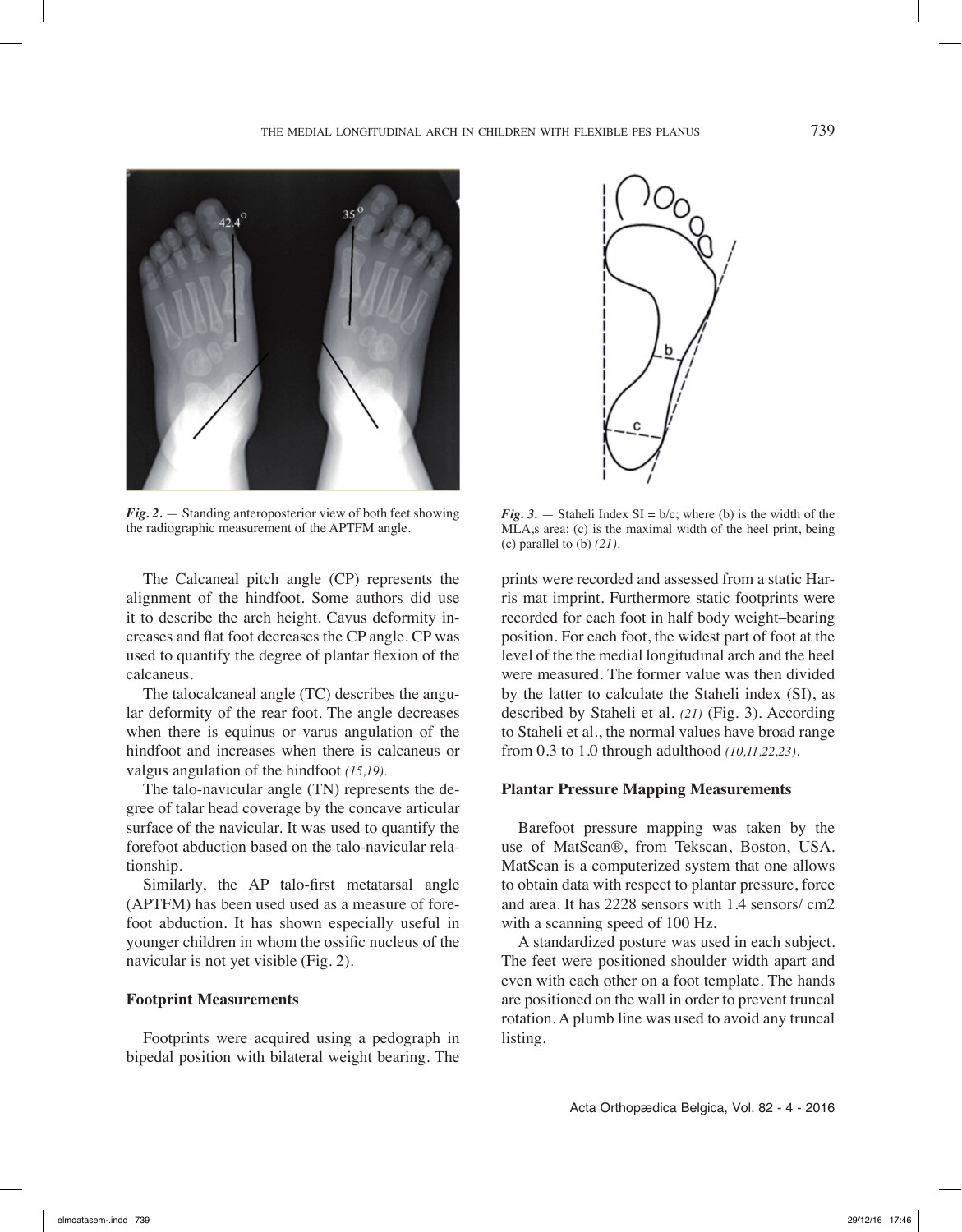

*Fig. 4.* — Pressure Mapping Scan Image.

The point of the second toe and the mid-heel joined together to form (L) the length of footprint, excluding the toes. The length of footprint was then divided into three equal parts with the mid-foot being the middle part of the three. Arch index = Midfoot area / Total foot area

Bipedal static pedobarographs during standing were collected recording all the peak pressure values at each sensor location.

A static pedobarograph parameter was developed by adopting the Arch Index AI (Cavanagh and Rodgers, 1987) *(2)* approach. The Harris mat with pressurized film did allow providing quantifiable data for analysis of the arch index contact force ratio (AICFR) described below.

The point of the second toe and the mid-heel joined together to form (L), the foot axis. A third point was then marked on the foot axis L at his most posterior position on the footprint. To determine the most anterior point of the axis L the toes are ignored. Subsequently the encased length of the foot axis (between its most anterior and most posterior position) within the main body of the footprint was divided into three equal lengths (Fig. 4). This divides the footprint in a fore, mid and rear foot portion.

Based on the area that had been activated (contact area) and the pressure recorded by individual pressure sensors, the load applied on the midfoot (and the other areas of the foot) was calculated. The Arch Index Contact Force Ratio (AICFR) is then calculated by dividing the Contact Force on the midfoot area by the Contact Force on the Total Foot Area. It does represent the ratio of the midfoot loading to the total loading of the contacted foot with the toes ignored  $(12)$ . (Mean for the flatfoot patient:  $> 0.26$ ).

Arch index contact force ratio  $(AICFR) = Con$ tact Force on Mid foot area / Contact Force on Total foot area. (Fig. 5) illustrates pressure mapping image recordings of flat feet versus normal feet.

## **Data analysis**

Means and standard deviations were obtained for all dependent measures. The strengths of associa-



*Fig. 5.* — Pressure Mapping Scan Images. (Left) Normal Feet, (Right) Flat Feet.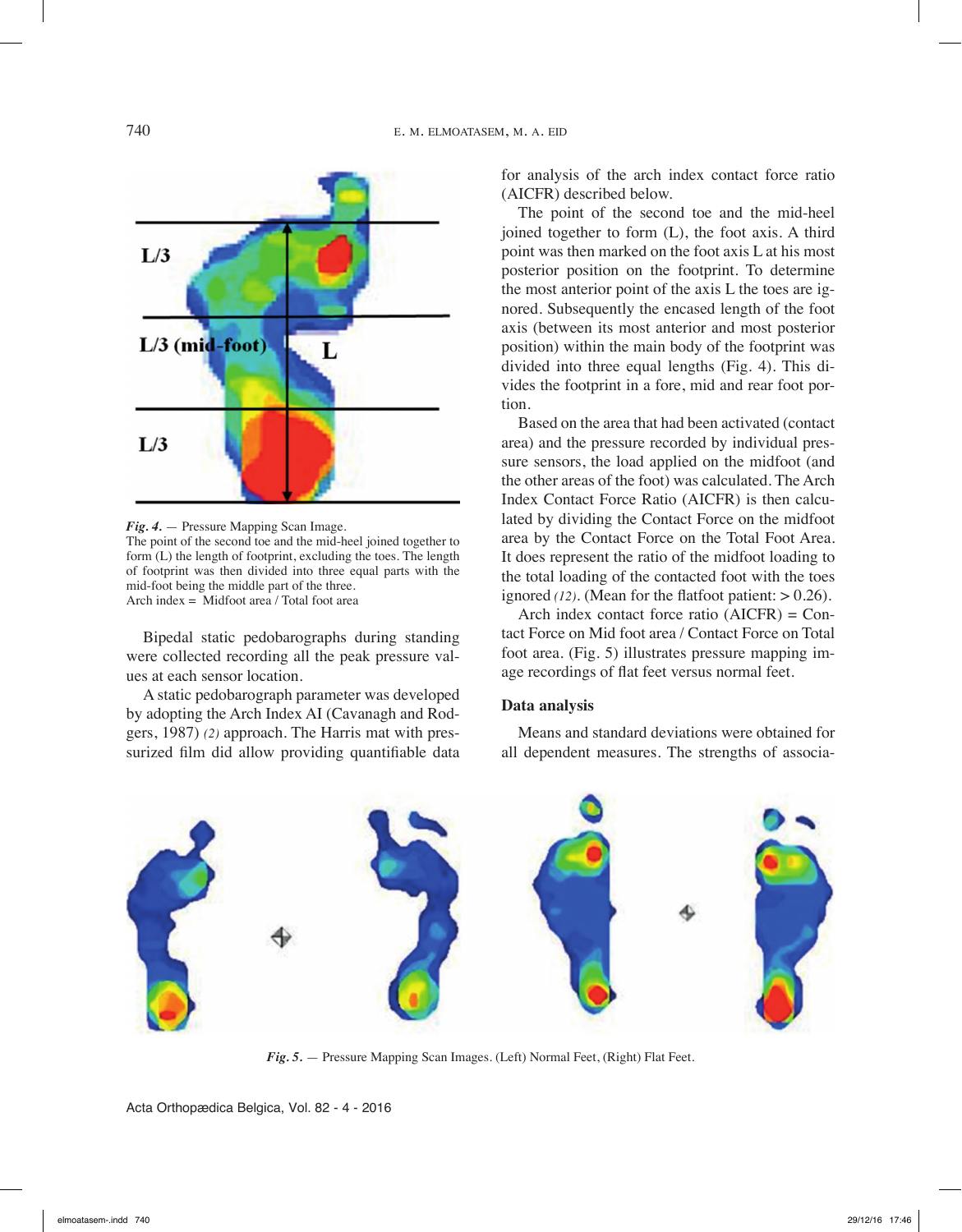tions between results of pressure mapping scans, radiographic data, and footprints were assessed with Pearson correlation coefficients. Pearson correlation coefficients were calculated for AICFR measured by pressure mapping, SI, Staheli Index measured by footprint scans, and the five radiographic parameters used in the assessment of flat foot. Ninety five percent confidence intervals were determined for all summary correlation statistics. Statistical analysis was performed using the SPSS 16.0 statistical package.

## **Results**

The results are summarized in table 1 and table 2. Of the five radiographic parameters the TFM and CP angles did show the highest correlation (0.310 and 0.326) with the pressure mapping readings for the arch index (AICFR). The correlation between AICFR and TFM angle is illustrated by the scattergram in (Fig. 6).

The footprint readings of SI also had significant correlation with the AICFR (0.414).

| $(No=56$ Feet) | Mean | Minimum<br>Maximum |      | Std. Deviation |  |
|----------------|------|--------------------|------|----------------|--|
| <b>TFM</b>     | 17.5 | .20                | 36.2 | 5.63           |  |
| CP             | 14.3 | 1.5                | 24.5 | 3.82           |  |
| TC             | 49.9 | 27.1               | 66.5 | 5.87           |  |
| TN             | 28.6 | 5.4                | 52.3 | 7.38           |  |
| <b>APTFM</b>   | 15.2 | 2.9                | 32.5 | 5.28           |  |
| <b>AICFR</b>   | 39.5 | 2.2                | 63.2 | 14.04          |  |
| <b>SI</b>      | 1.23 | .63                | 1.84 | .21            |  |

Table I. — Mean and standard deviations for all dependent measurements.

Table II. — Radiographic Measurements, Staheli Index (SI) versus (AICFR) (N=56 feet), Pearson,s Correlation Coefficients (95% Confidence Interval).

|              | $(No = 56$ Feet)    | <b>TFM</b>               | $\bf CP$                  | <b>TC</b>   | <b>TN</b>                | <b>APTFM</b>             | SI                       | <b>AICFR</b>             |
|--------------|---------------------|--------------------------|---------------------------|-------------|--------------------------|--------------------------|--------------------------|--------------------------|
| <b>TFM</b>   | Pearson Correlation | 1                        | $-.303$ <sup>**</sup> )   | $.444$ (**) | $.351$ <sup>(**)</sup> ) | $.242$ <sup>**</sup> )   | $.497$ <sup>(**)</sup> ) | $.310(**)$               |
|              | $Sig. (2-tailed)$   | $\ddot{\phantom{0}}$     | .000.                     | .000.       | .000                     | .001                     | .000.                    | .000.                    |
| CP           | Pearson Correlation |                          | -1                        | $.510(**)$  | $-.114$                  | $-.127$                  | $-.373$ <sup>**</sup> )  | $-.326$ <sup>**</sup> )  |
|              | $Sig. (2-tailed)$   | .000.                    | $\bullet$                 | .000.       | .115                     | .074                     | .000                     | .000.                    |
| <b>TC</b>    | Pearson Correlation | $.444$ (**)              | $.510$ <sup>(**)</sup> )  |             | .134                     | $-.007$                  | .010                     | $-.035$                  |
|              | $Sig. (2-tailed)$   | .000.                    | .000                      | $\bullet$   | .062                     | .924                     | .891                     | .631                     |
| TN           | Pearson Correlation | $.351$ <sup>(**)</sup> ) | $-.114$                   | .134        | 1                        | $.307$ <sup>(**)</sup> ) | $.340$ <sup>(**)</sup> ) | .058                     |
|              | $Sig. (2-tailed)$   | .000.                    | .115                      | .062        | $\bullet$                | .000                     | .000.                    | .432                     |
| <b>APTFM</b> | Pearson Correlation | $.242$ <sup>**</sup> )   | $-.127$                   | $-.007$     | $.307$ <sup>(**)</sup> ) | 1                        | $.161(*)$                | .038                     |
|              | $Sig. (2-tailed)$   | .001                     | .074                      | .924        | .000                     | $\bullet$                | .027                     | .604                     |
| <b>SI</b>    | Pearson Correlation | $.497$ <sup>(**)</sup> ) | $-.373$ <sup>**</sup> )   | .010        | $.340$ <sup>(**)</sup> ) | $.161(*)$                | 1                        | $.414$ <sup>(**)</sup> ) |
|              | $Sig. (2-tailed)$   | .000.                    | .000                      | .891        | .000                     | .027                     | $\bullet$                | .000.                    |
| <b>AICFR</b> | Pearson Correlation | $.310^{**}$              | $-.326$ <sup>(**)</sup> ) | $-.035$     | .058                     | .038                     | $.414$ <sup>(**)</sup> ) | 1                        |
|              | $Sig. (2-tailed)$   | .000                     | .000                      | .631        | .432                     | .604                     | .000.                    |                          |

\*\* Correlation is significant at the 0.01 level (2-tailed).

\* Correlation is significant at the 0.05 level (2-tailed).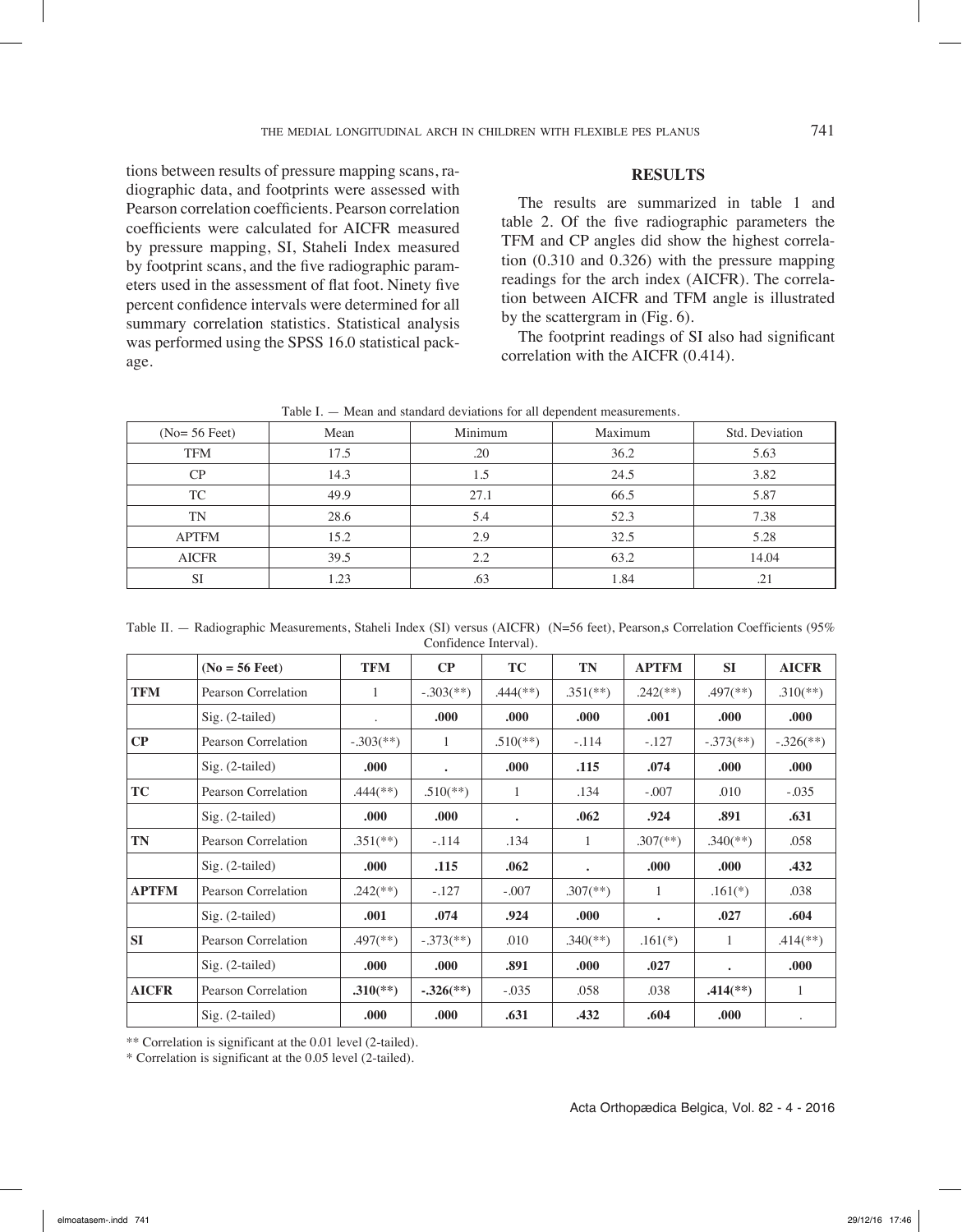

*Fig. 6.* — Scattergram for Arch Index (AICFR) versus TFM angle.

## **Discussion**

By convention Pes Planus (flatfoot) refers to loss of the normal medial longitudinal arch (MLA) of the foot. However, next to the loss of MLA other anatomical abnormalities are present. These might include a valgus posture of the heel; medial and plantar tilting of the talar head; eversion of the calcaneus at the subtalar joint; forefoot abduction at the midtarsal joint; and supination of the forefoot relative to the hindfoot *(16).*

The MLA modifies significantly with growth and maturation. Flexible flatfoot and hypermobility can be considered normal developmental profiles. MLA tends to be lower in children (idiopathic flatfoot, or postural flatfoot) and mostly it is asymptomatic. The MLA accentuates naturally when approaching adolescence, normally without need for orthopedic treatment. In children's feet, the structural components of the MLA are not completely developed as yet and are therefore unprepared to adequately support weight.

The height of the medial longitudinal arch of the foot has been one of the primary criteria when classifying foot structure. The radiologic measures of medial longitudinal arch structures were defined as gold standards by Saltzman et al.(20) These radiologic measures are the lateral talo-first metatarsal angle, the calcaneal pitch angle, and the lateral talo-calcaneal angle.

Some authors did use footprint analysis as an alternative in order to describe the longitudinal arch of the foot. It has been reported as a cost-effective, and readily available method in the evaluation of flat feet *(10).*

Methods/indices already proposed for MLA assessment based on plantar prints are the Cavanagh and Rodgers Arch Index (AI), the Chipaux-Smirak Index (CSI), the plantar print Alpha Angle (AA), and the Staheli Index (SI). They were reported to provide a good repeatability and inter- and intraobserver reliability.

Nevertheless, there are ample studies with respect to the correlation between these different methodologies and their application in different populations. They are often inconclusive *(10,17).* There might be different reasons for this. One might for instance expect that in children, the presence of soft tissues and fat pad under the plantar skin influence the midfoot surface area and calculations such as the arch index. These anatomical difficulties might mask the age of MLA formation when using indices based on plantar prints *(17)*.

Cobey and Sella found footprint measures to be inconsistent with radiographic measures of arch height *(3)*. Hawes and coworkers reported a poor correlation between MLA footprint parameters and the direct measurement of the soft-tissue height.(9) Cureton articulated the conceptual problem with using footprints to measure MLA height, "no one would attempt to measure the height of a building by measuring its width." *(4)*

More recent, plantar pressure mapping has been the main focus of several studies. They investigate the influence of various factors on foot structure and development in terms of medial longitudinal arch formation. Factors such as age, obesity, foot pathology, effect of orthotic use, and outcome of surgery have been studied.

Eleftherios 2001, established a baseline comparison for plantar pressures in preschool healthy children during daily activities and recommended future studies to examine children with various foot pathologies which are attributed to high plantar pressures *(7)*. Hakan et al. 2004, concluded that appreciation of normal plantar pressure values in adolescents is important in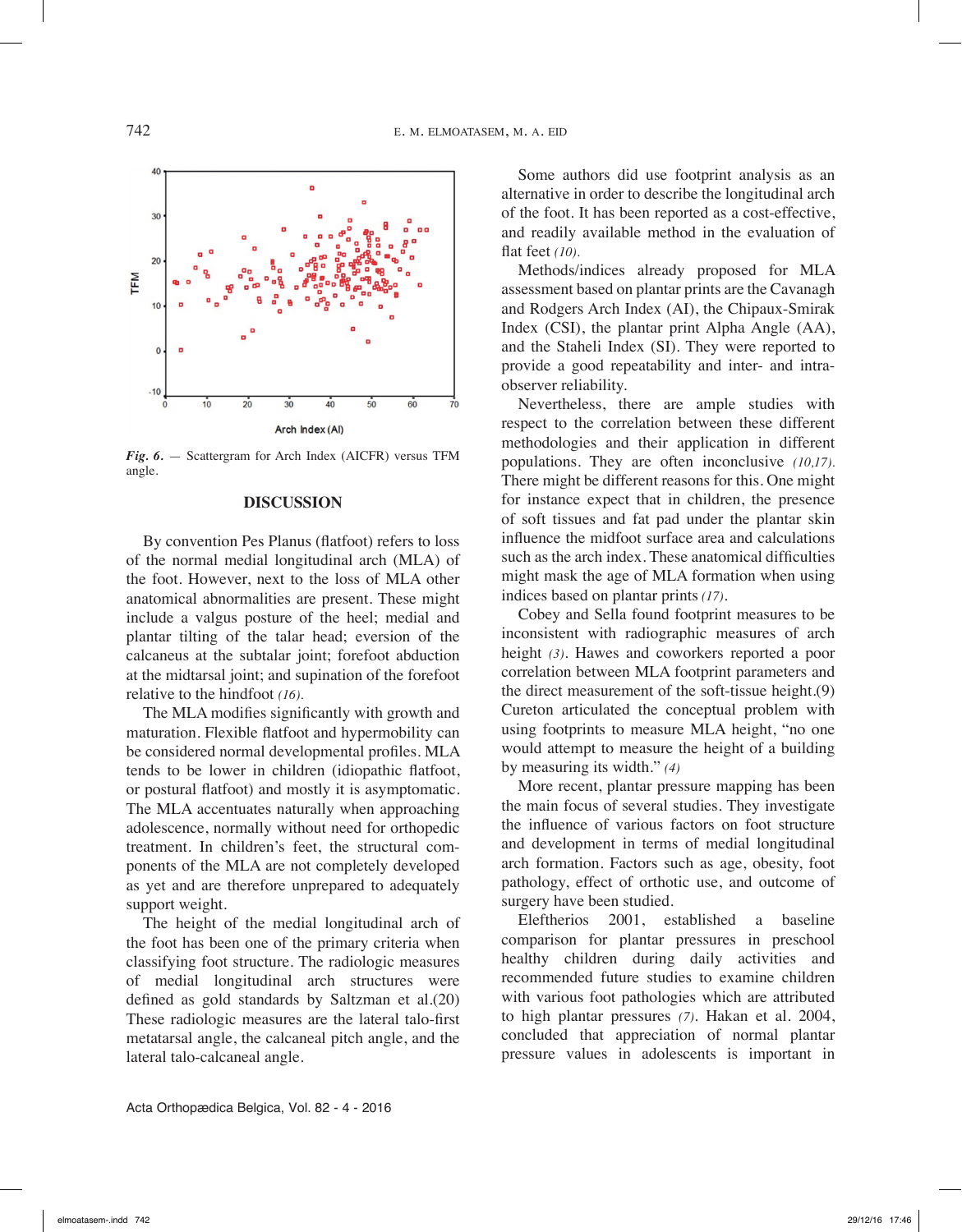monitoring the development stages of foot, in the assessment of foot disorders, and in making proper footwear modifications in accordance to age *(8)*.

Dowling et al. 2004, studied the effect of obesity on plantar pressure distribution in 10 obese matched to 10 non-obese children and found that obese children generated significantly higher forces over a larger foot area and experienced significantly higher plantar pressures compared to their non-obese counterparts *(6).*

Rai et al. 2006, monitored the plantar pressure changes during bipedal standing in 66 subjects with normal and pathologic feet and concluded that plantar pressure measurement techniques are useful in the analysis and understanding of the biomechanics of the human foot and found that orthotics attenuated the peak pressure and distributed it uniformly on the plantar area of the foot *(18)*.

Davitt et al. 2001, used plantar pressure mapping to detect changes after distal calcaneal lengthening in children and adolescents. Significant changes were reported throughout the foot after lengthening. *(5)*

In 2004 Leung et al. adopted a new parameter, the Contact Force Ratio (CFR), which was derived from the electronic sensor collected dynamic footprint to reflect foot function. With an electronic pedobarograph or pressure sensing mat, it was possible to capture static or dynamic plantar pressure at different instants of the stance phase. It was found that the CFR measurement had significant correlation ( $r = 0.785$ ) to the measurement of the navicular drop *(12)*.

Our current study supports the reliability of plantar pressure mapping as a useful adjunct to the standard (footprint and radiological) methods used in the evaluation of pes planus in a paediatric population., Our data do show a significant correlation between the arch index contact force ratio (AICFR) (measured by pressure mapping) and the radiological TFM, CP angles  $(p < 0.001)$  as well as the Staheli Index measured on footprints

However, until now the role of foot pressure measurement remains almost entirely academic and did so far not become part of routine orthopaedic assessment. Despite its application in more extensive studies on important clinical problems

such as diabetes and rheumatoid arthritis, as well as the design of insoles, it has not yet been integrated into daily clinical practice.

Despite the current situation our study is in support of a more widespread use of plantar pressure mapping technique. Seen its reliability this technique provides a more objective clinical assessment of the paediatric patient. This might be of specific value when comparing pre- and post treatment status. In the future the further development of small portable easily-operated apparatus for plantar pressure measurement, might be in favour of a more routine use in the outpatient clinic.

In summary, we conducted a study evaluating the reliability and validity of pressure mapping as a method of assessment of the medial longitudinal arch in a paediatric population with flexible pes planus. Arch Index Contact Force Ratio measurements from pressure mapping scans were shown to correlate well with radiographic and footprint indices. Our study suggests that pressure mapping measurements yield reliable and valid approximations of MLA structure. Our findings are in support for the application of plantar pressure mapping technique when investigating foot structure in various disorders of the musculoskeletal and nervous system. An added diagnostic and therapeutic value is in support of a more routine clinical use of pressure mapping.

## **References**

- **1. Bordelon R.** Hypermobile flatfoot in children : comprehension, evaluation, and treatment. *Clin Orthop* 1983 ; 181 : 7-14.
- **2. Cavanagh P., Rodgers M.** The arch index : A useful measure from footprints. *J Biomech* 1987 ; 20 : 547-551
- **3. Cobey J., Sella E.** Standardising methods of measurement of foot shape by including the effects of subtalar rotation. *Foot Ankle Int.* 1981 ; 2 : 30-36.
- **4. Cureton T.** The validity of footprints as a measure of vertical height of the arch and functional efficiency of the foot. *Res Q Exerc Sport* 1935 ; 6 : 70-80.
- **5. Davitt J., MacWilliams B., Armstrong P.** Plantar Pressure and Radiographic Changes after Distal Calcaneal Lengthening in Children and Adolescents. *Pediatr. Orthop*  2001 ; Vol 21(1) : 70-75.
- **6. Dowling A., Steele J., Baur L.** What are the effects of obesity in children on plantar pressure distributions? *Int. J. Obesity* 2004 ; 28 : 1514-1519.